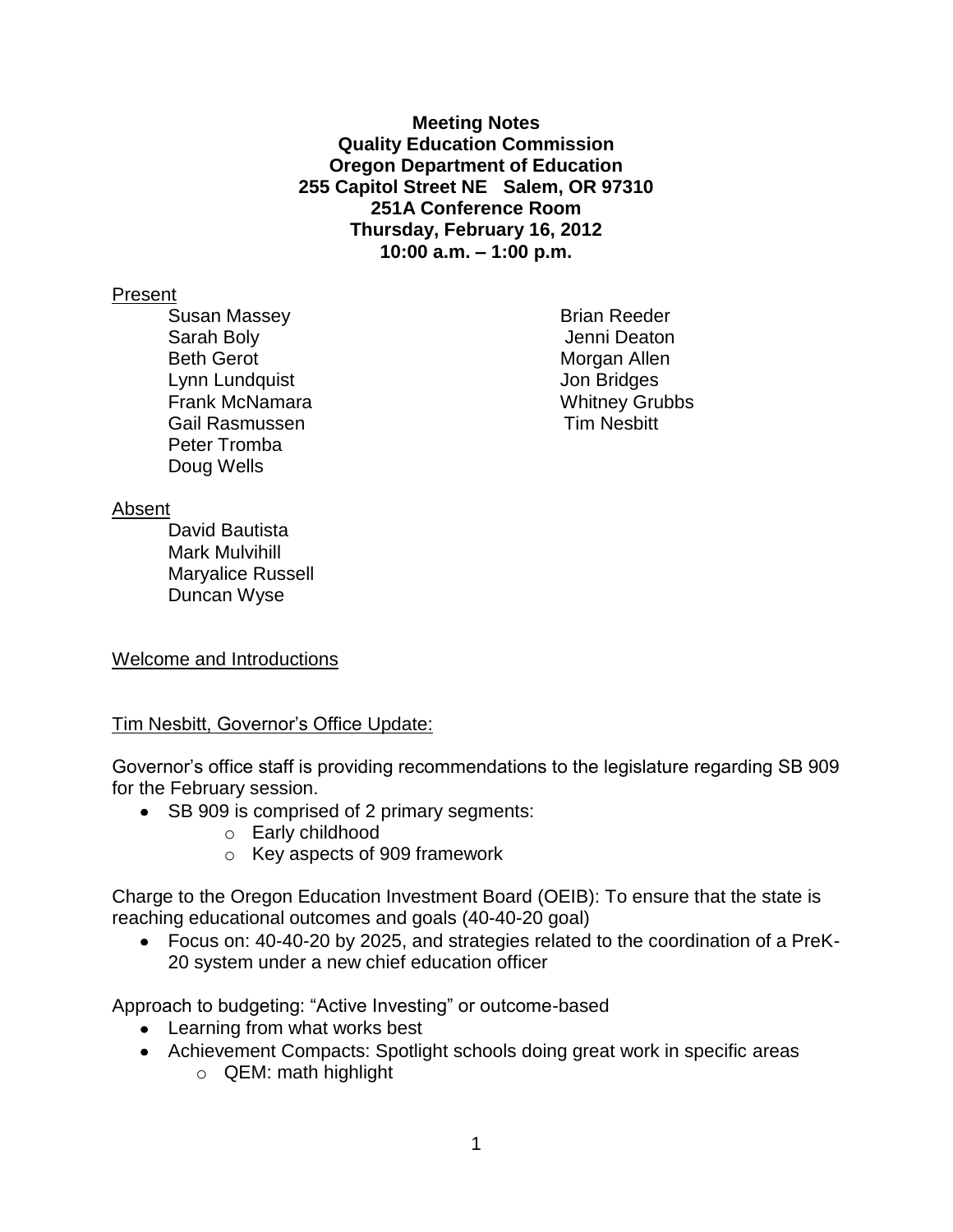- o Example: Tigard-Tualatin's improved HS graduation rates (their district population is almost identical to state-wide numbers)
	- **Examine what Tigard Tualatin is doing that other districts could pick** up and apply for successful outcomes.

Achievement Compacts will be completed by K-12 districts, ESDs, Community Colleges, Oregon Universities, and OHSU.

- Focus/inform relationship between the state as funder and education entities as providers
- Tight/Loose reflected in the results
- Measures of progress for schools; key learning stages
- Put into place by next school year; in effect July, 2012
- 2012-13 will be a baseline/building year
- Compacts will focus all education groups on key goals

OEIB is currently working on the final details for the achievement compacts.

Chief Education Officer: To lead Oregon's public education system from early childhood through HS and college.

- Job description has gone through 12 drafts
- Attention to the "initial phase" of building a PreK-20 system
- Now through the end of March: Seeking nominations/brainstorms to submit to search firm

State's role: Direct, coordinate, support, invest

Lynn: Any negative/positive funding involved?

Answer: The first year (2012-13) will just be focused on targets, but in future years, grants/funds may be awarded for best practices (similar to the school improvement funds) above the secure baseline of funding.

There is anticipation of some funding increment above the base funding level for future years.

Possible scenario: Increased success in K-12 resulting in better preparation for postsecondary, leading to a loss of funds for post-secondary if students are able to move through the system faster.

 $\circ$  Close attention will be paid to potential scenarios such as this example, which could lead to funding structure changes.

# **Two references to the QEC:**

- K-12 achievement compacts will specify their level of funding for a given fiscal year compared to the fully funded QEM, as allocated by the state's funding formula.
- OEIB to work with the QEC to identify best practices for districts and the costs and benefits of adopting such practices.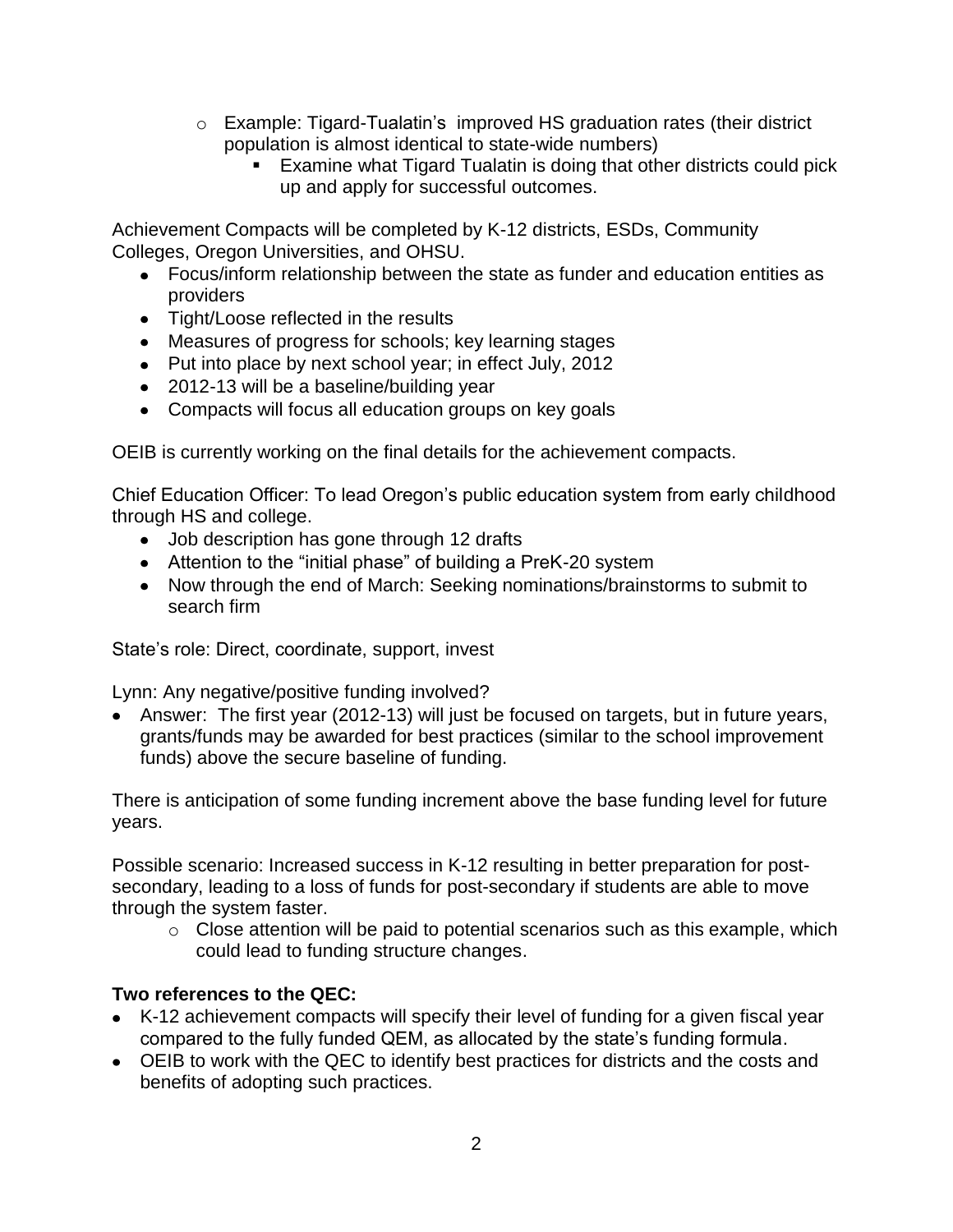Diagnose what's working and why  $\longrightarrow$  investigate barriers to success, etc.

Oregon's ESEA Flexibility Waiver submission includes some continuous improvement to link districts that can share their successes with others.

Frank: Nothing is currently in place to pull together the necessary pieces for the early childhood level. Students still may not come "ready to learn" and teachers may not be trained as "ready to teach." Is there anything in the plan to provide early level teacher training?

Answer: Early childhood programs are specifically addressed in HB 4165, with a focus on kindergarten readiness. Professional development is still undeveloped, but will be considered soon.

There should be some heightened competition around innovation, and what works best:

- Is the innovation universal?
	- o There are often factors that prevent "one size fits all"

Sarah: In the near future, start looking more at higher education details with the PreK-20 system.

First step: Higher Ed alignment/uniformity with K-12 as basis of ability to accurately follow dollars and identify best work at the post-secondary level.

Brian: We currently lack data to support the PreK and post-secondary levels. How can we allocate resources across the continuum without an aligned PreK-20 data system?

Achievement compacts should increase post-secondary motivation to partner with K-12.

The Governor is aware that increased resources are needed to support the 40-40-20 goal.

# Member Reports

Doug Wells will replace Duncan Wyse as a new QEC Commissioner, starting March 1, 2012. Doug is the COO/CFO of the Oregon Ballet Theatre, a large non-profit in Portland. He is an advocate in Portland Public schools, part of the mayor's education cabinet, and is the PPS National Board President of *National Parents for Public Schools*, a national organization of 17 groups in 15 states, focused on parent and community involvement in school districts.

Doug was warmly welcomed to the QEC by all present commissioners.

Beth, Maryalice, and Gail have been re-confirmed for another term on the Commission.

Gail: All welcome to attend the 2<sup>nd</sup> OEA Symposium on Transformation in Public Education on Monday, March 26 in Wilsonville. Dr. Linda Darling Hammond will be the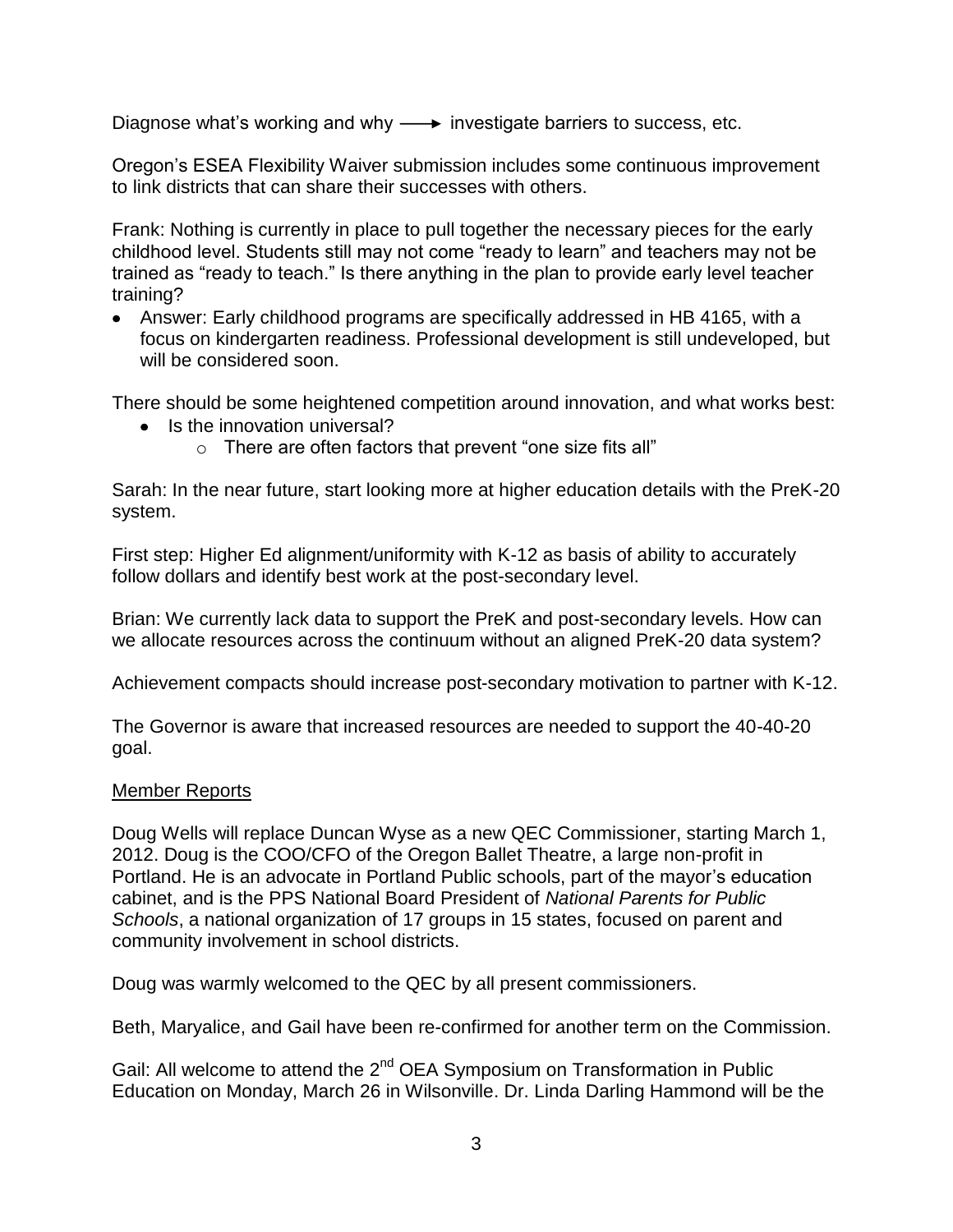keynote speaker. OEA is also sponsoring the Strong Schools, Strong Oregon rally on the Capitol steps, Monday, February 20.

# Best Practices Panel Update:

Panel Components:

- Conduct an ongoing a best practices literature review
- Evaluate the prevalence/cost of bringing to scale best practices
	- o Balanced assessment systems (formative assessments used by teachers to inform the effective of their instruction)
	- o Ongoing consultation with peers around assessments

Survey: Launched in early December, and open through January 9. Many thanks to Jon Bridges from Beaverton for his help with SurveyMonkey. OEA was highly instrumental in distributing the survey to teachers across the state, resulting in an impressive 2,218 survey responses. There is a close split between elementary and secondary responses, and urban and rural distribution is observable.

Visited school sites will be asked to follow-up on the survey to ensure that the panel has knowledge of their specific answers and feedback.

August 1: Target date for completed full QEM report.

Peter will focus on report writing following the end of school; he will try to have a draft prepared by the June 21 meeting date.

What should be the response if/when schools ask how and why they were selected for a visit? (Selection based on above and below average performance)

Keep the answer general for staff; we are trying to interview a range of schools, considering geography and size. Increased transparency with principals through the course of the interview will be necessary, as they will pick up on probable selection rationale.

These visits will not be subject-focused like the last cycle was with math; interviewing a reading and math teacher would provide a nice balance.

| <b>Name of School</b>              | <b>District</b>     |
|------------------------------------|---------------------|
| <b>Astor Elementary School</b>     | 2180 Portland SD    |
| <b>Irvington Elementary School</b> | 2180 Portland SD    |
|                                    |                     |
| <b>Indian Hills Elementary</b>     | 2239 Hillsboro SD   |
| <b>Henley Elementary School</b>    | 2057 Klamath County |
|                                    | SD                  |
|                                    |                     |

Matched Pair Schools: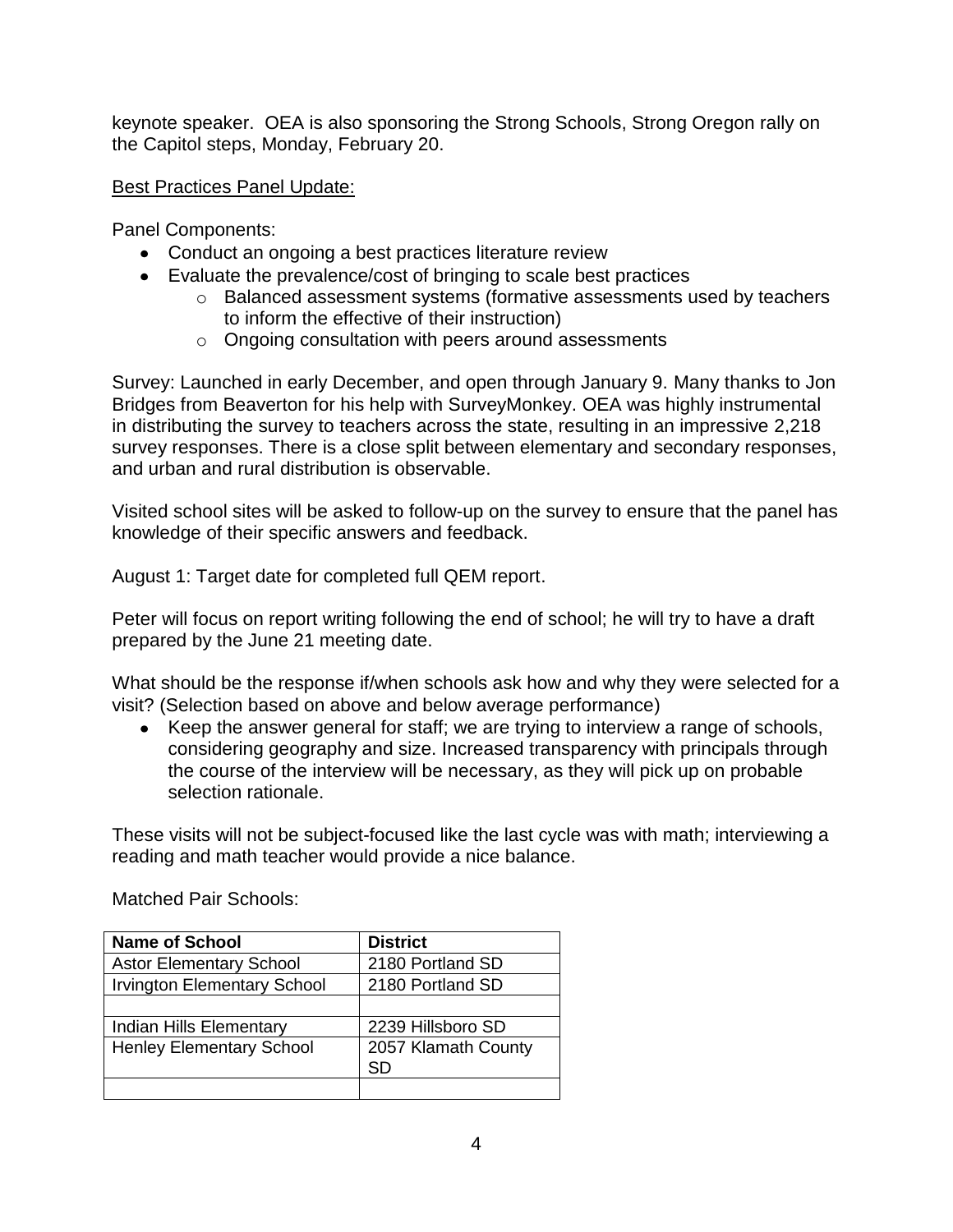| <b>Nyssa Elementary School</b>      | 2110 Nyssa SD             |
|-------------------------------------|---------------------------|
| <b>East Gresham Elementary</b>      | 2183 Gresham-Barlow       |
| School                              | SD                        |
|                                     |                           |
| Alberta Rider Elementary            | <b>Tigard-Tualatin SD</b> |
| School                              |                           |
| <b>Richardson Elementary School</b> | 2042 Central Point SD     |
|                                     |                           |
| <b>Whitford Elementary School</b>   | 2243 Beaverton SD         |
| <b>Thurston Middle School</b>       | 2083 Springfield SD       |
|                                     |                           |
| <b>Fleming Middle School</b>        | 20553                     |
|                                     | Rivers/Josephine          |
|                                     | <b>County SD</b>          |
| Azalea Middle School                | 1974 Brookings-Harbor     |
|                                     | SD <sub>17C</sub> SD      |
|                                     |                           |
| <b>Ashland High School</b>          | 2041 Ashland SD           |
| Dallas High School                  | 2190 Dallas SD            |
|                                     |                           |
| Junction City High School           |                           |
| Scappoose High School               |                           |

Peter: Matched Pair selection:

- Student demographic information was analyzed to project a school's performance.
- Additional data was used to identify if the differences between schools' performance was consistent across numerous grades, to weed out the possibility of teacher impact.
- Looking for a consistent magnitude of difference in performance between schools in each pair.

Willing participants for on-site interviews: Frank, Doug, Beth, Sarah, Peter, Susan, and Jon Bridges.

Adjunct members will be contacted to fill in the gaps for school visits.

Brian will compile fact sheets for each of the matched pair schools, including school and principal contact information, and general data including 3 years of graduation rates, school size, staff, demographics, etc.

Susan will draft an informational/invitation letter to send to superintendents and principals.